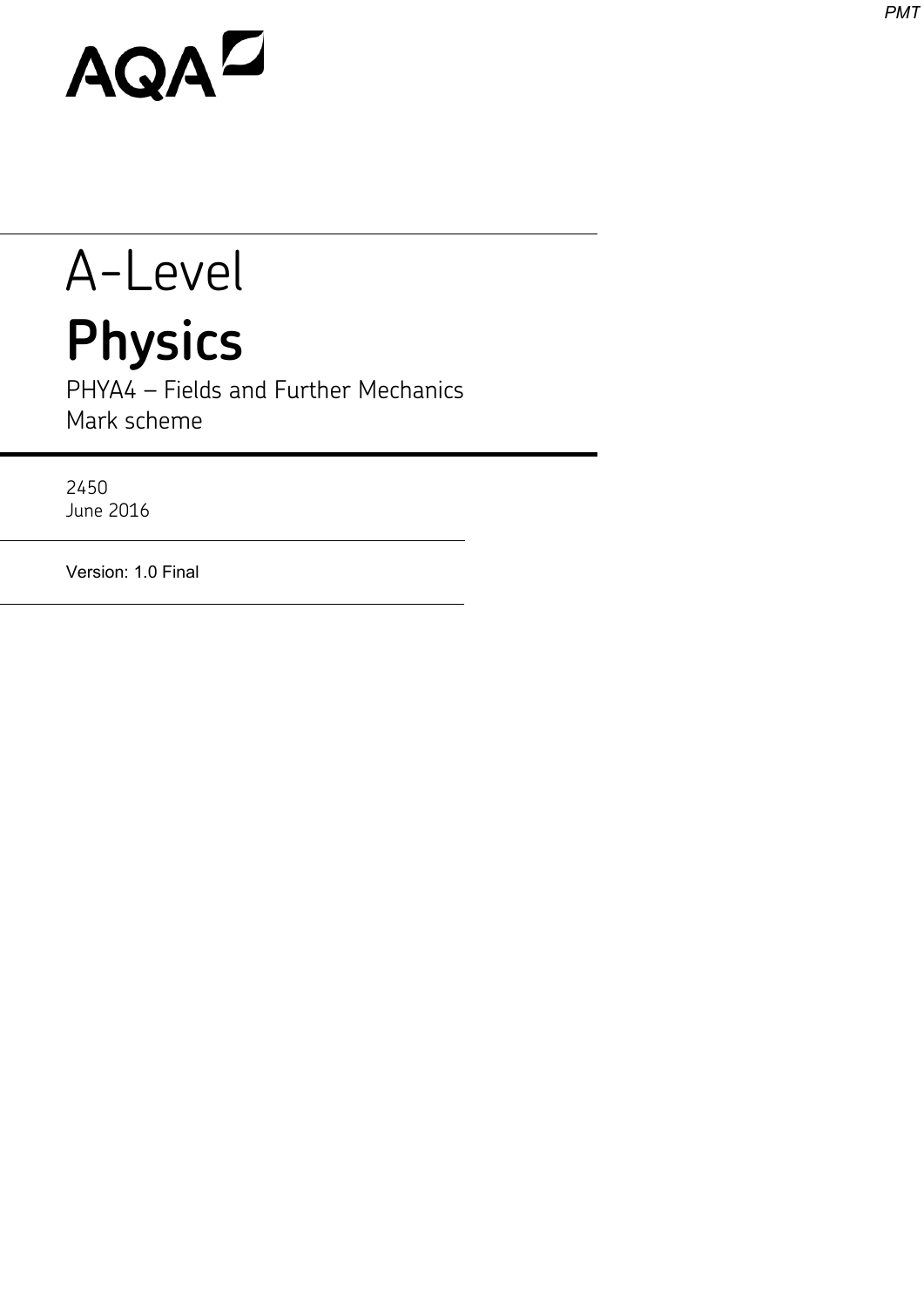Mark schemes are prepared by the Lead Assessment Writer and considered, together with the relevant questions, by a panel of subject teachers. This mark scheme includes any amendments made at the standardisation events which all associates participate in and is the scheme which was used by them in this examination. The standardisation process ensures that the mark scheme covers the students' responses to questions and that every associate understands and applies it in the same correct way. As preparation for standardisation each associate analyses a number of students' scripts. Alternative answers not already covered by the mark scheme are discussed and legislated for. If, after the standardisation process, associates encounter unusual answers which have not been raised they are required to refer these to the Lead Assessment Writer.

It must be stressed that a mark scheme is a working document, in many cases further developed and expanded on the basis of students' reactions to a particular paper. Assumptions about future mark schemes on the basis of one year's document should be avoided; whilst the guiding principles of assessment remain constant, details will change, depending on the content of a particular examination paper.

Further copies of this mark scheme are available from aqa.org.uk

Copyright © 2016 AQA and its licensors. All rights reserved.

AQA retains the copyright on all its publications. However, registered schools/colleges for AQA are permitted to copy material from this booklet for their own internal use, with the following important exception: AQA cannot give permission to schools/colleges to photocopy any material that is acknowledged to a third party even for internal use within the centre.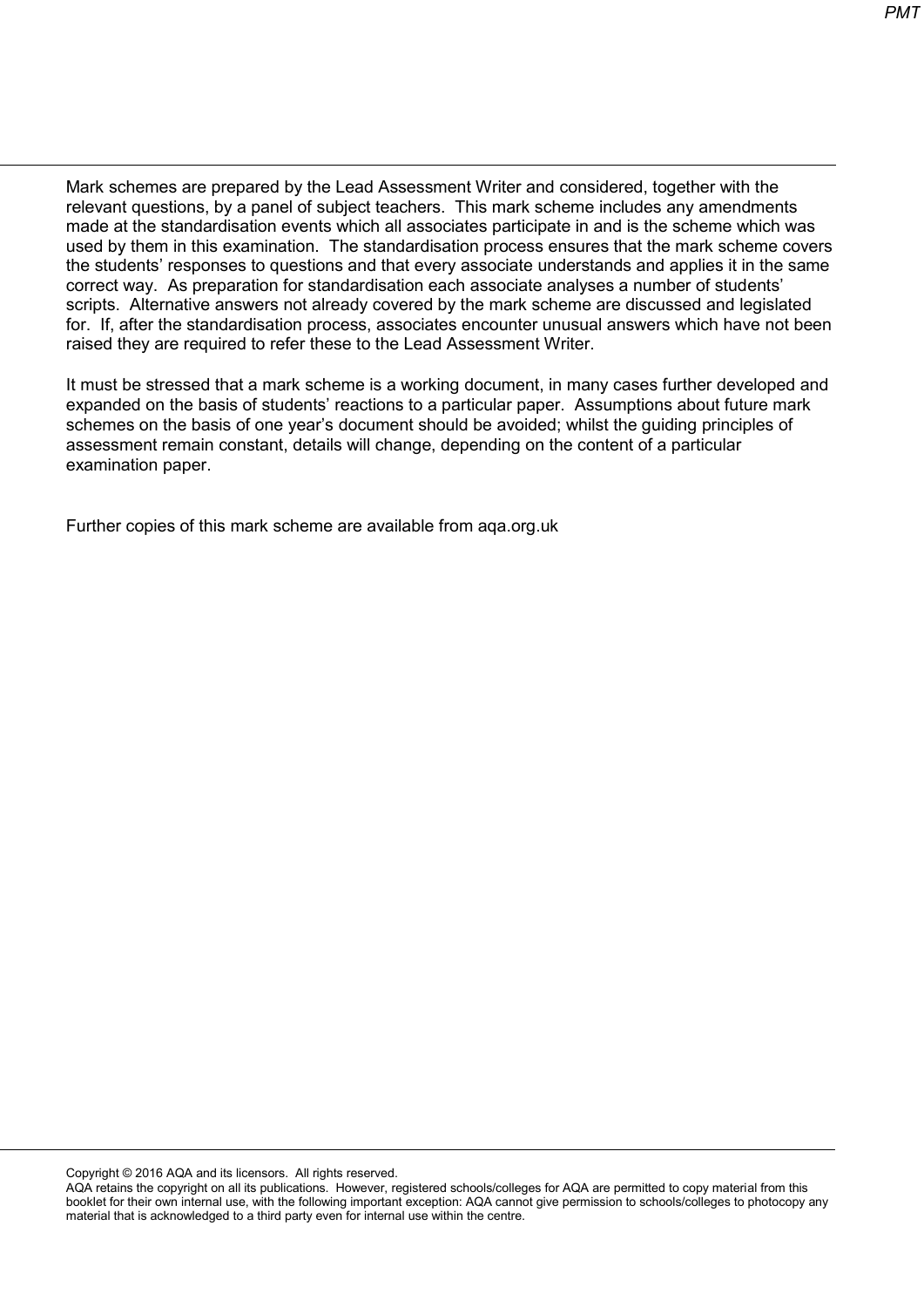MARK SCHEME – A-LEVEL PHYSICS – PHYA4 – JUNE 2016

*PMT*

| <b>Section A</b> |                 |        |                           |
|------------------|-----------------|--------|---------------------------|
| $\mathbf{1}$     | D               | 14     | $\mathbf{A}$              |
| $\overline{2}$   | $\, {\bf B}$    | 15     | $\mathbf C$               |
| $\mathfrak{S}$   | $\, {\bf B}$    | 16     | $\blacktriangle$          |
| $\overline{4}$   | $\mathsf D$     | 17     | $\, {\bf B}$              |
| $\sqrt{5}$       | $\mathsf D$     | 18     | $\blacktriangle$          |
| $\,6\,$          | $\mathbf C$     | $19$   | $\mathbf C$               |
| $\overline{7}$   | $\mathbf D$     | $20\,$ | $\boldsymbol{\mathsf{A}}$ |
| $\bf 8$          | $\, {\bf B}$    | 21     | $\boldsymbol{\mathsf{A}}$ |
| $\boldsymbol{9}$ | $\, {\bf B} \,$ | 22     | D                         |
| $10\,$           | $\mathbf C$     | $23\,$ | $\mathbf C$               |
| $11$             | $\, {\bf B} \,$ | $24\,$ | $\, {\bf B}$              |
| 12               | $\mathbf C$     | $25\,$ | D                         |
| 13               | $\mathbf C$     |        |                           |

of 12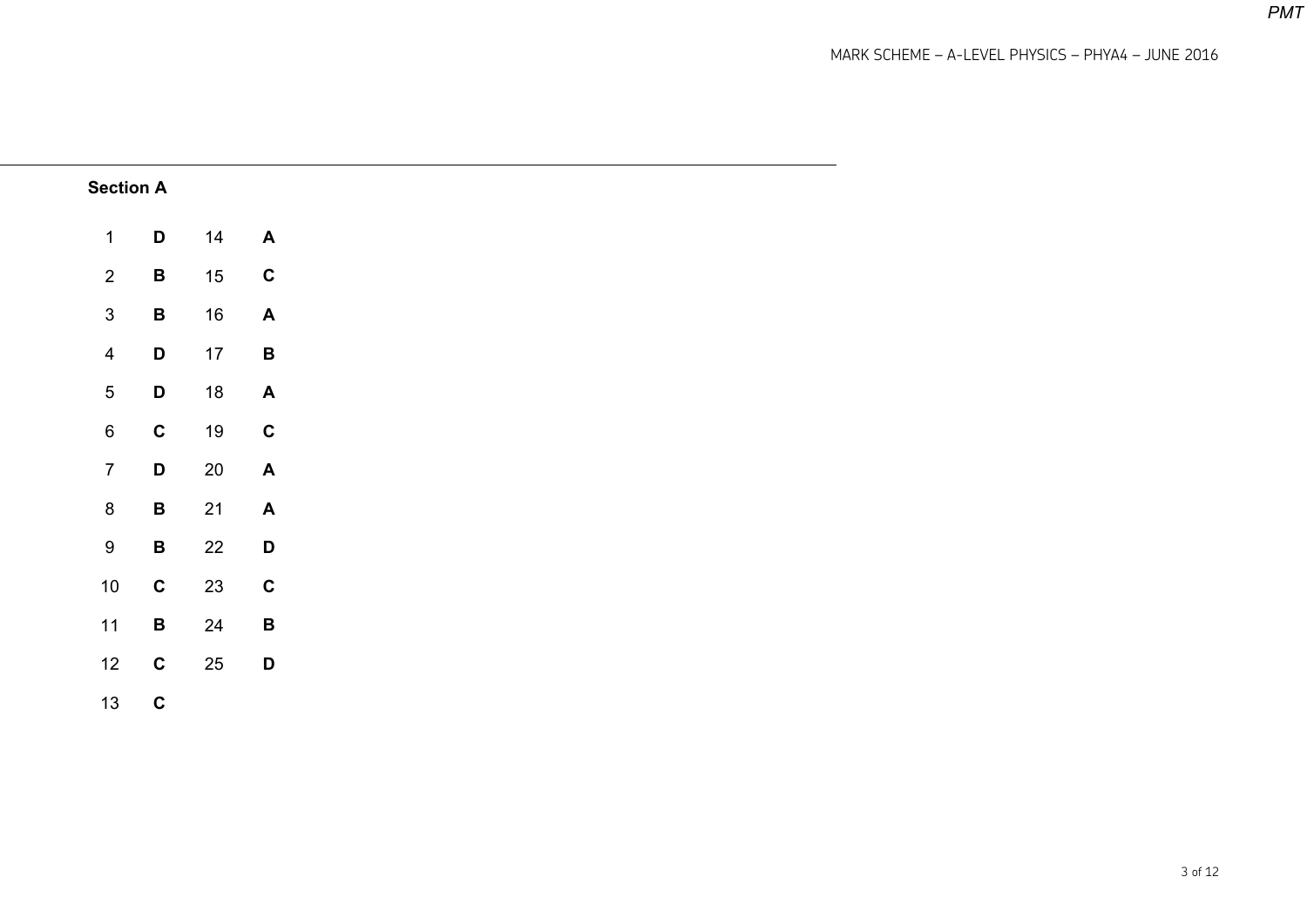MARK SCHEME – A-LEVEL PHYSICS – PHYA4 – JUNE 2016

| Question | <b>Answers</b>                                                                                                                                                                                                                                                                                                                                                                                                                                                                                                                                                                                                                                                                                                                                                                                                                                                                                                                                                                                                                              | <b>Additional Comments/Guidance</b>                                                                                                                                                                                                                                                                                                                                       | <b>Mark</b>    | ID<br>details |
|----------|---------------------------------------------------------------------------------------------------------------------------------------------------------------------------------------------------------------------------------------------------------------------------------------------------------------------------------------------------------------------------------------------------------------------------------------------------------------------------------------------------------------------------------------------------------------------------------------------------------------------------------------------------------------------------------------------------------------------------------------------------------------------------------------------------------------------------------------------------------------------------------------------------------------------------------------------------------------------------------------------------------------------------------------------|---------------------------------------------------------------------------------------------------------------------------------------------------------------------------------------------------------------------------------------------------------------------------------------------------------------------------------------------------------------------------|----------------|---------------|
| 1(a)(i)  | capacitance $\left( = \frac{Q}{V} \right) = \frac{98.2 - 73.9}{12.0 - 9.0}$ $\checkmark$<br>= 8.1 ( $\mu$ F) $\checkmark$ ( $\pm$ 0.2 $\mu$ F)                                                                                                                                                                                                                                                                                                                                                                                                                                                                                                                                                                                                                                                                                                                                                                                                                                                                                              | 1 mark only if correct value of $C$ is found from<br>a single point.<br>2 marks if correct value of $C$ is found from at<br>least 2 points and a mean value, or from<br>gradient. (Check graph.)<br>Accept 8 ( $\mu$ F) if from correct working.                                                                                                                          | $\overline{2}$ |               |
| 1(a)(ii) | additional energy = area between line and Q or V axis $\checkmark$<br>$= \frac{1}{2} \times (98.2 - 73.9) \times 3.0 + \{(98.2 - 73.9) \times 9.0\}$ $\checkmark$<br>= $(36.5 + 218.7)$ = 255 $\mu$ J or 2.6 $\times$ 10 <sup>-4</sup> (J) $\checkmark$<br>[or, using $\frac{1}{2}$ QV:<br>additional energy = $\frac{1}{2}Q_2V_2 - \frac{1}{2}Q_1V_1$ $\checkmark$<br>= $\frac{1}{2}$ {(98.2 × 12) – (73.9 × 9)} $\checkmark$<br>$= 257 \text{ }\mu\text{J}$ or $2.6 \times 10^{-4} \text{ }\text{--}10 \times 10^{-4} \text{ }\text{--}100$<br>[or, using $\frac{1}{2}CV^2$ :<br>additional energy = $\frac{1}{2}CV_2^2 - \frac{1}{2}CV_1^2 \checkmark$<br>$=$ $\frac{1}{2} \times 8.1 \times (12^2 - 9^2)$ $\checkmark$<br>= 255 $\mu$ J or 2.6 $\times$ 10 <sup>-4</sup> (J) $\checkmark$<br>[or, using $\frac{1}{2}Q^2/C$ :<br>additional energy = $\frac{1}{2} Q_2^2/C - \frac{1}{2} Q_1^2/C \checkmark$<br>= $(98.2^2 - 73.9^2) \div (2 \times 8.1)$ $\checkmark$<br>= 258 $\mu$ J or 2.6 $\times$ 10 <sup>-4</sup> (J) $\checkmark$ | <i>First scheme:</i> alternative for $2^{nd}$ mark<br>= $\{1/2 \times (98.2 - 73.9) \times 3.0\}$ + $\{73.9 \times 3.0\}$ $\checkmark$<br>All schemes:<br>second mark subsumes the first mark.<br>In all methods, allow tolerance of $\pm$ 10 $\mu$ J in<br>final answer to allow for variation in graph<br>measurements.<br>Allow ECF for incorrect C value from (a)(i). | 3              |               |
| 1(b)(i)  | $(V = V_0 e^{-t/RC}$ gives $0.2V_0 = V_0 e^{-t/RC}$                                                                                                                                                                                                                                                                                                                                                                                                                                                                                                                                                                                                                                                                                                                                                                                                                                                                                                                                                                                         | Condone use of 0.8 for 0.2 in first mark only.                                                                                                                                                                                                                                                                                                                            | 3              |               |
|          | and $0.2 = e^{-45/RC}$ $\checkmark$                                                                                                                                                                                                                                                                                                                                                                                                                                                                                                                                                                                                                                                                                                                                                                                                                                                                                                                                                                                                         |                                                                                                                                                                                                                                                                                                                                                                           |                |               |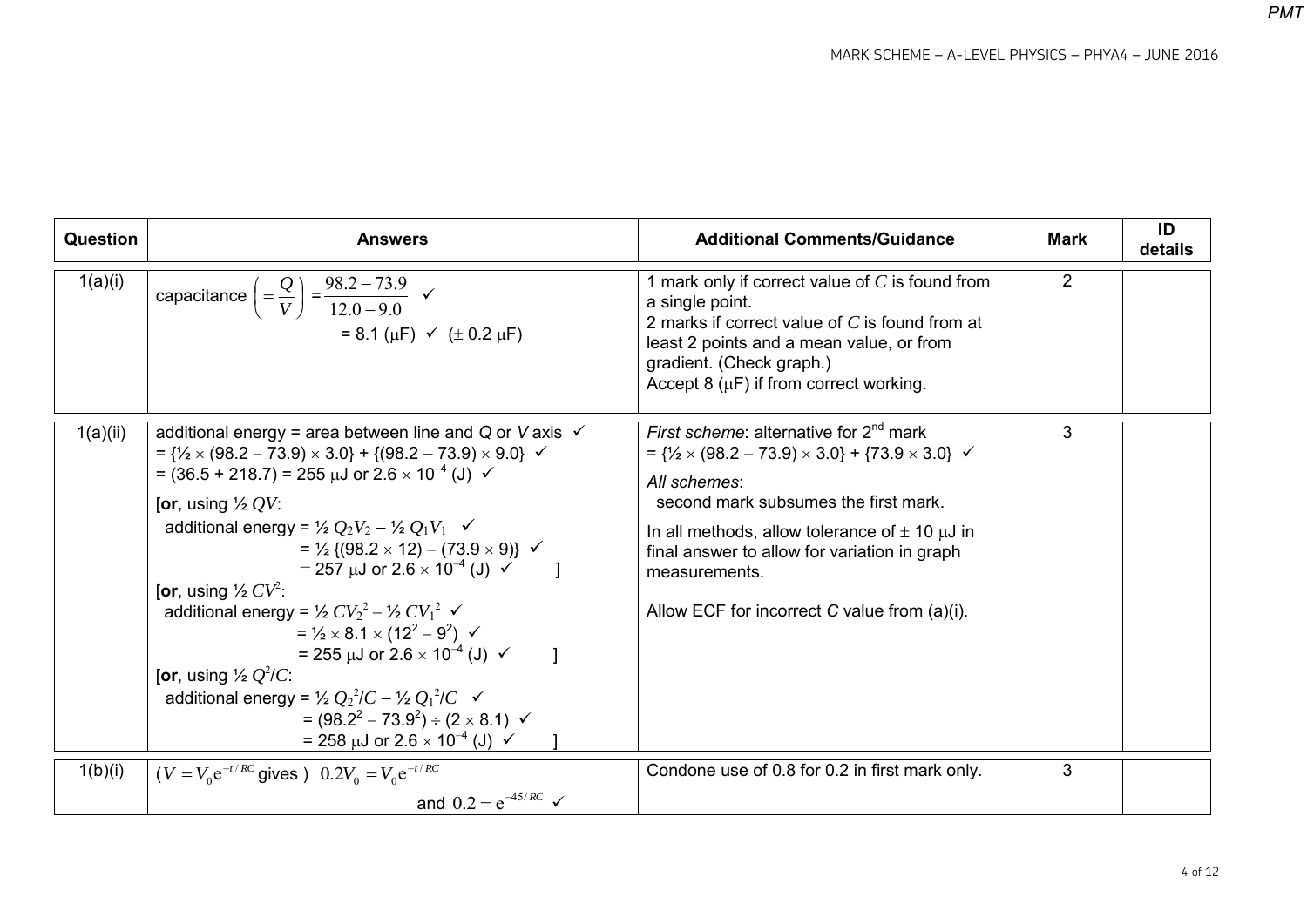|              | $\ln 0.2 = -\frac{45}{RC}$ or $\ln 5 = \frac{45}{RC}$ $\checkmark$<br>time constant $RC = -\frac{45}{\ln 0.2}$ or $\frac{45}{\ln 5}$<br>= 28(.0) (s) $\checkmark$             |                                                 |  |
|--------------|-------------------------------------------------------------------------------------------------------------------------------------------------------------------------------|-------------------------------------------------|--|
| 1(b)(ii)     | $= \frac{28.0}{470 \times 10^{-6}}$<br>$\frac{1}{2}$ = time constant<br>resistance of R = $\vert$<br>= 5.96 $\times$ 10 <sup>4</sup> ( $\Omega$ ) or 60 k $\Omega \checkmark$ | Allow ECF for incorrect $RC$ value from (b)(i). |  |
| 1(b)(iii)    | tick in $4^{\text{th}}$ box only                                                                                                                                              |                                                 |  |
| <b>Total</b> |                                                                                                                                                                               |                                                 |  |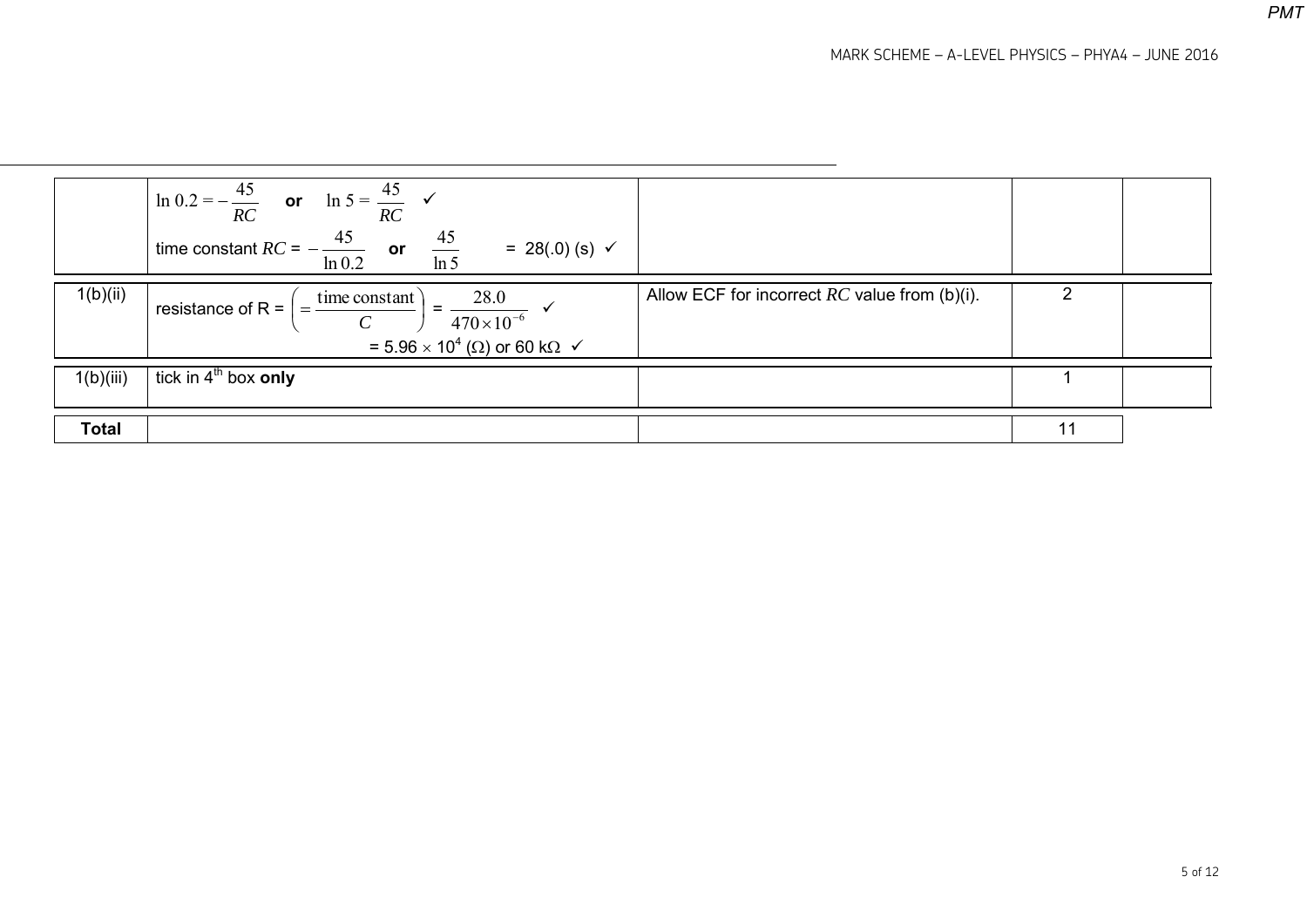| Question     | <b>Answers</b>                                                                                                                                                                                                                                                         | <b>Additional Comments/Guidance</b>                                                                                                                                 | <b>Mark</b>    | ID<br>details |
|--------------|------------------------------------------------------------------------------------------------------------------------------------------------------------------------------------------------------------------------------------------------------------------------|---------------------------------------------------------------------------------------------------------------------------------------------------------------------|----------------|---------------|
| 2(a)(i)      | $M = \frac{4}{3} \pi R^3 \rho \quad \checkmark$<br>combined with $g_s = \frac{GM}{R^2}$ (gives $g_s = \frac{4}{3} \pi G R \rho$ ) $\checkmark$                                                                                                                         | Do not allow r instead of R in final answer but<br>condone in early stages of working.<br>Evidence of combination, eg cancelling $R^2$<br>required for second mark. | $\overline{2}$ |               |
| 2(a)(ii)     | $R = \left(\frac{3g_s}{4\pi G\rho}\right) = \frac{3 \times 8.87}{4\pi \times 6.67 \times 10^{-11} \times 5.24 \times 10^3}$<br>gives $R = 6.06 \times 10^6$ (m) $\checkmark$<br>answer to 3SF $\checkmark$                                                             | SF mark is independent but may only be<br>awarded after some working is presented.                                                                                  | 3              |               |
| 2(b)         | line starts at 9.81 and ends at 8.87 $\checkmark$<br>correct shape curve which falls and rises √<br>falls to zero value near centre of<br>and to right of centre of distance scale √<br>[Minimum of graph in $3^{rd}$ point to be >0.5 and <0.75 of SE-SV<br>distance] | $9.81 -$<br>$8.87 +$<br>$\Omega$<br><b>SV</b><br><b>SE</b><br>For $3^{rd}$ mark accept flatter curve than the<br>above in central region.                           | 3              |               |
| <b>Total</b> |                                                                                                                                                                                                                                                                        |                                                                                                                                                                     | 8              |               |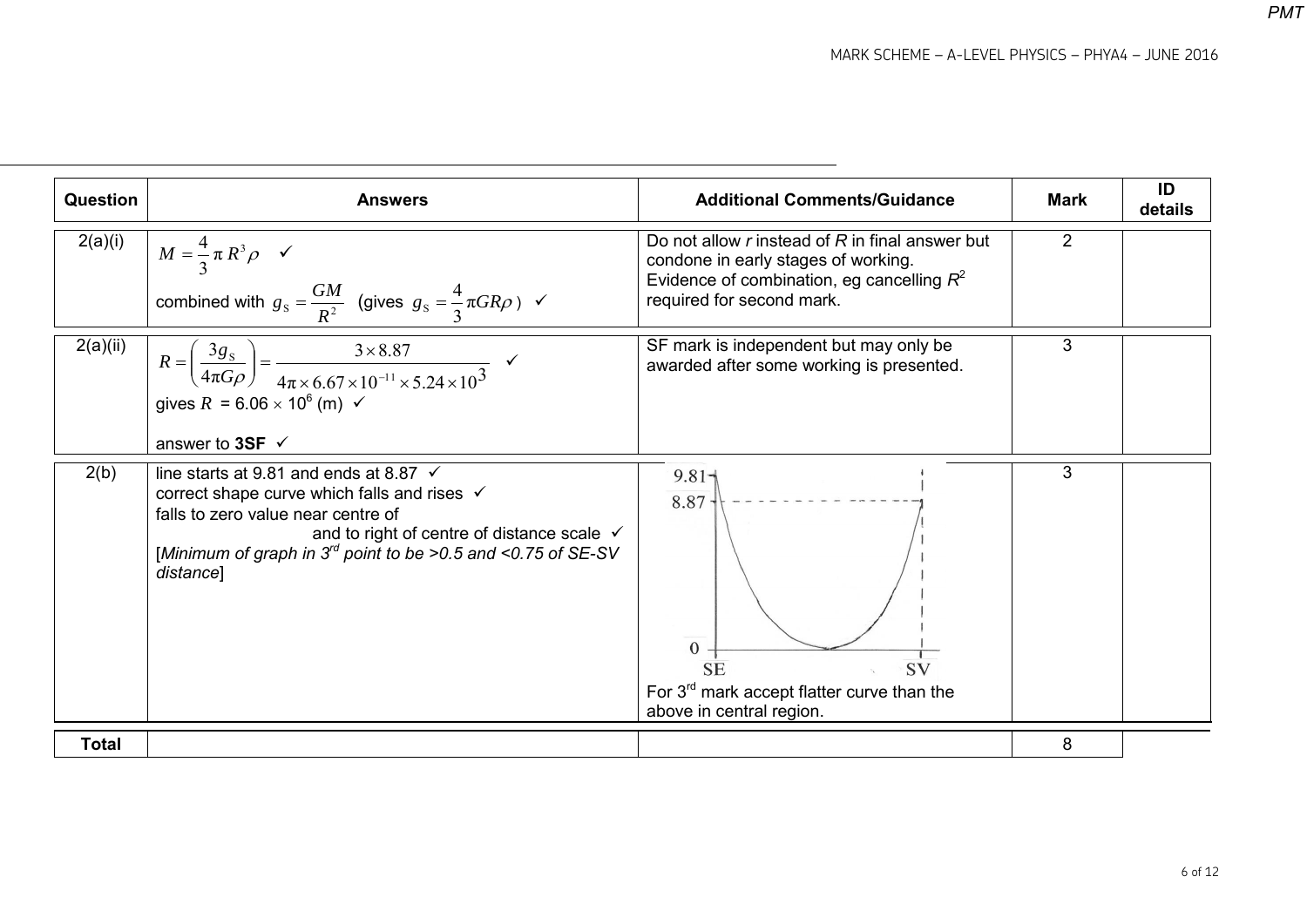| <b>Question</b> | <b>Answers</b>                                                                                                                                                                                                                                                                                                                                                                                                                                                                                                                                     | <b>Additional Comments/Guidance</b>                                                                                                                                                                                                                                                                                                                       | <b>Mark</b>    | ID<br>details |
|-----------------|----------------------------------------------------------------------------------------------------------------------------------------------------------------------------------------------------------------------------------------------------------------------------------------------------------------------------------------------------------------------------------------------------------------------------------------------------------------------------------------------------------------------------------------------------|-----------------------------------------------------------------------------------------------------------------------------------------------------------------------------------------------------------------------------------------------------------------------------------------------------------------------------------------------------------|----------------|---------------|
| 3(a)            | no external forces (act on the system of particles)<br>$\checkmark$<br>[or forces between particles are internal forces]                                                                                                                                                                                                                                                                                                                                                                                                                           | Allow "in a closed system".                                                                                                                                                                                                                                                                                                                               | $\mathbf 1$    |               |
| 3(b)(i)         | $N V = (-) m v$<br>[or $N V + m v = 0$ ]<br>$\checkmark$<br>(gives) $V = (-)\frac{mv}{N}$ $\checkmark$                                                                                                                                                                                                                                                                                                                                                                                                                                             | For $2^{nd}$ mark, V must be the subject of the eqn.                                                                                                                                                                                                                                                                                                      | $\overline{2}$ |               |
| 3(b)(ii)        | $\frac{1}{2}NV^2 + \frac{1}{2}mv^2 = E \quad \checkmark$<br>substitution for V gives $\frac{1}{2}N\left(\frac{mv}{N}\right)^2 + E_\alpha = E \ \ \checkmark$<br>from which $\frac{1}{2}\left(\frac{m}{N}\right)mv^2 + E_\alpha = E$ and $\left(\frac{m}{N} + 1\right)E_\alpha = E \quad \checkmark$<br>rearrangement gives $E_a = \frac{E}{\left(\frac{m+N}{N}\right)} = \left(\frac{N}{N+m}\right)E \quad \checkmark$                                                                                                                             | The 4 marks are for<br>conservation of energy<br>substitution for V<br>separation of E and $E_{\alpha}$ , with v<br>eliminated<br>rearrangement to give final result<br>Allow ECF for incorrect $V$ expression from<br>(b)(i): for 1 <sup>st</sup> and 2 <sup>nd</sup> marks only (ie max 2).                                                             | 4              |               |
| 3(c)(i)         | nucleon number = $216$                                                                                                                                                                                                                                                                                                                                                                                                                                                                                                                             |                                                                                                                                                                                                                                                                                                                                                           | 1              |               |
| 3(c)(ii)        | $E_{\alpha} = \left(\frac{216}{220}\right) \times 1.02 \times 10^{-12}$ or = 1.00 × 10 <sup>-12</sup> (J) $\checkmark$<br>momentum of $\alpha = m \sqrt{\frac{2E_a}{m}}$ or = $\sqrt{2mE_a}$<br>[or $\frac{1}{2} \times 4 \times 1.66 \times 10^{-27} \times v^2 = 1.00 \times 10^{-12}$<br>gives momentum of $\alpha = 4 \times 1.66 \times 10^{-27} \times \sqrt{\frac{2 \times 1.00 \times 10^{-12}}{4 \times 1.66 \times 10^{-27}}}$ ]<br>: momentum of $\alpha = \sqrt{(2 \times 4 \times 1.66 \times 10^{-27} \times 1.00 \times 10^{-12})}$ | Allow ECF for wrong value of A from (c)(i).<br>Alternative solution for first three marks:<br>energy of nucleus = $0.0185 \times 10^{-12}$ (J) $\checkmark$<br>momentum of nucleus = $\sqrt{2NE_{\rm N}}$ $\checkmark$<br>$\sqrt{(2\times216\times1.66\times10^{-27}\times0.0185\times10^{-12})}$<br>= 1.2 (1.15) $\times$ 10 <sup>-19</sup> $\checkmark$ | 4              |               |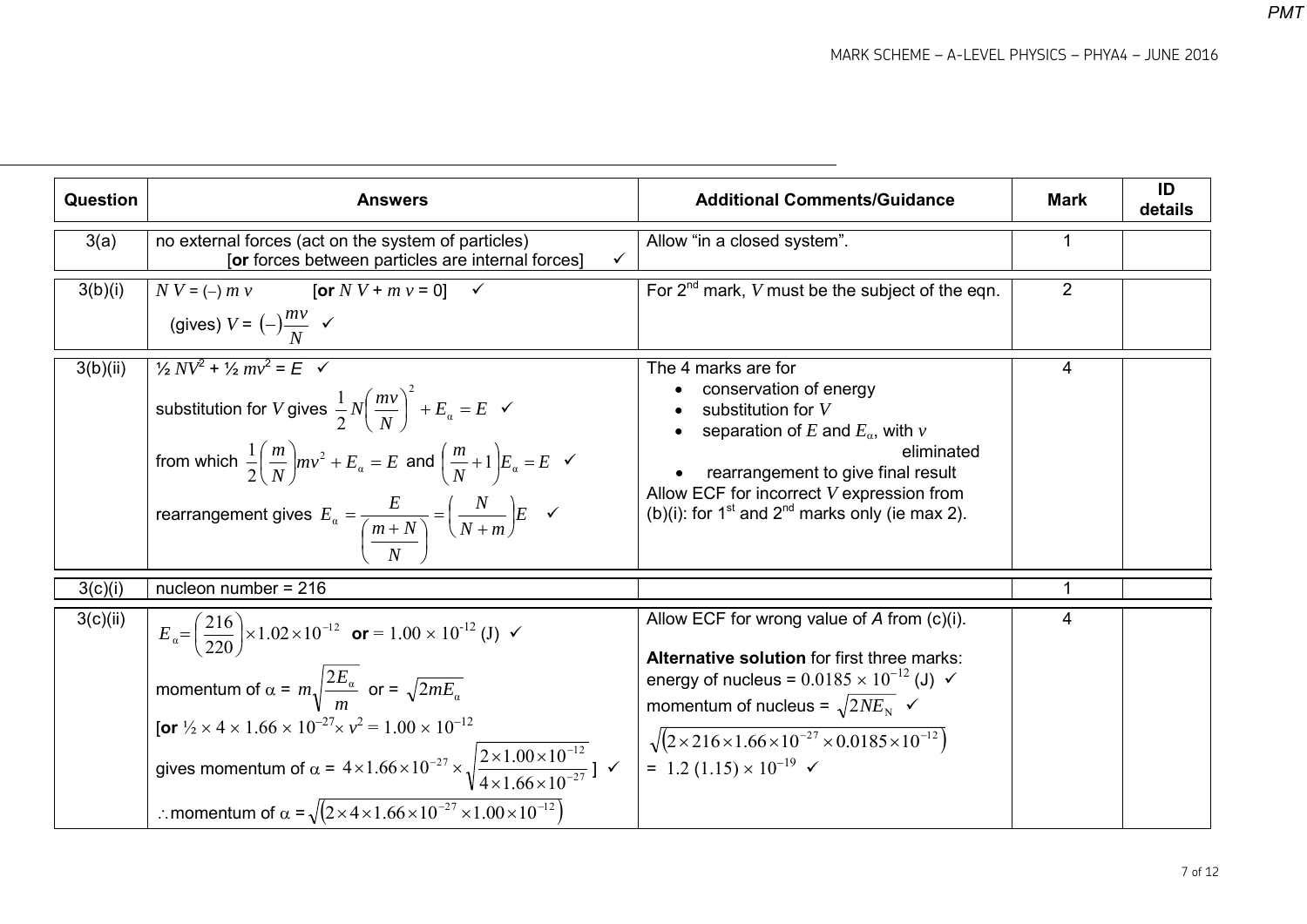|       | = 1.2 (1.15) × $10^{-19}$ $\checkmark$<br>N s or kg m s <sup>-1</sup> $\checkmark$                                                                                                                                                     |                           |    |  |
|-------|----------------------------------------------------------------------------------------------------------------------------------------------------------------------------------------------------------------------------------------|---------------------------|----|--|
|       |                                                                                                                                                                                                                                        | Unit mark is independent. |    |  |
| 3(d)  | an (anti)neutrino is emitted<br>ΟR<br>two particles are emitted by unstable nucleus in $\beta^-$ decay<br>[or calculation must account for momentum of (anti)neutrino]<br>[or momentum is shared between three particles] $\checkmark$ |                           |    |  |
| Total |                                                                                                                                                                                                                                        |                           | 13 |  |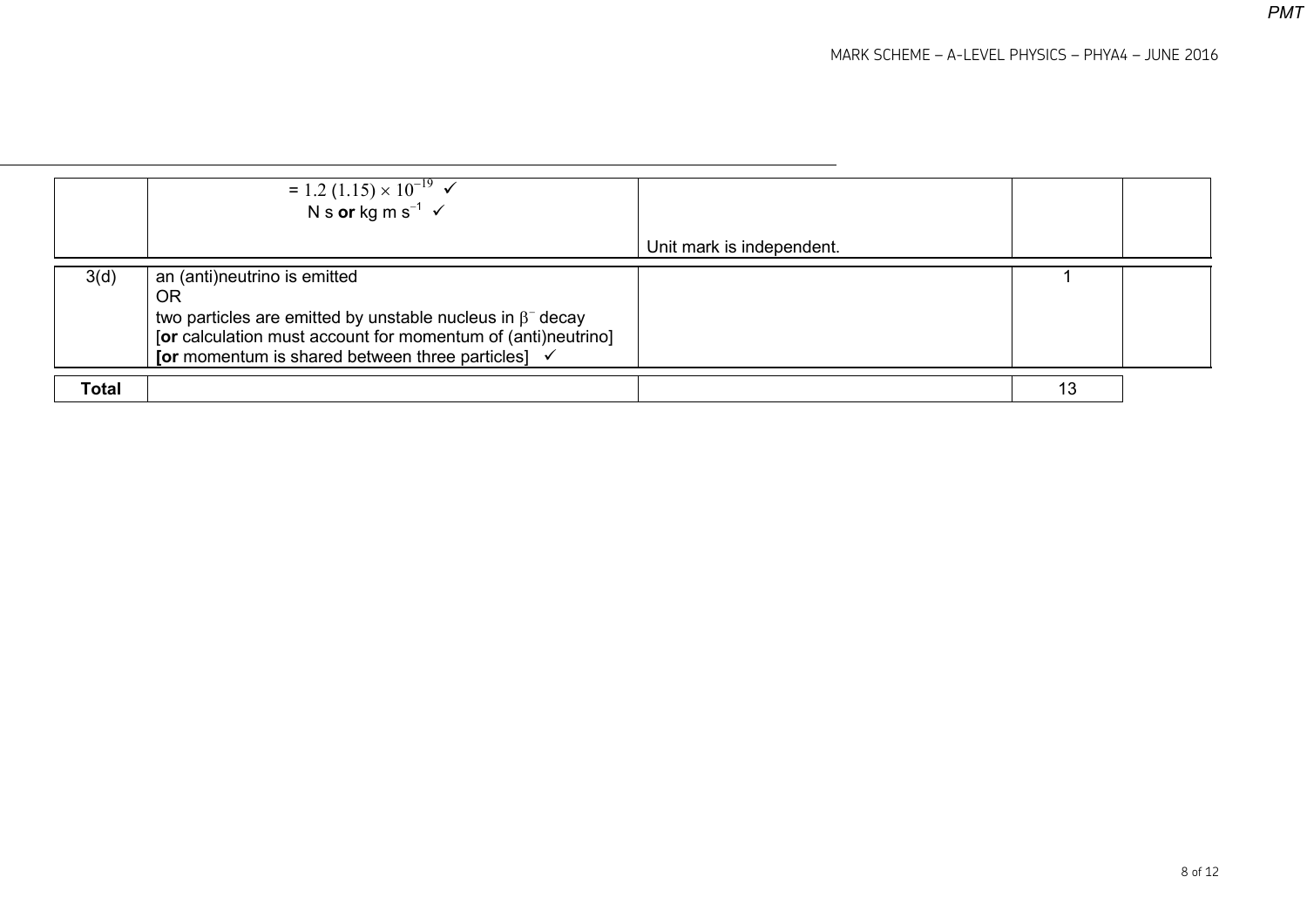| Question | <b>Answers</b>                                                                                                                                                                                                                                                                                                                                                                                                                                                                                                                                                                                                                                                                                                                                                                                                                                                                                                                                                                                                                                                                                                                                                                                                                                                                              | <b>Additional Comments/Guidance</b>                                                                                                                                                                                                                                                                                                                                                                                                                                                                                                                                                                                                            | <b>Mark</b> | ID<br>details |
|----------|---------------------------------------------------------------------------------------------------------------------------------------------------------------------------------------------------------------------------------------------------------------------------------------------------------------------------------------------------------------------------------------------------------------------------------------------------------------------------------------------------------------------------------------------------------------------------------------------------------------------------------------------------------------------------------------------------------------------------------------------------------------------------------------------------------------------------------------------------------------------------------------------------------------------------------------------------------------------------------------------------------------------------------------------------------------------------------------------------------------------------------------------------------------------------------------------------------------------------------------------------------------------------------------------|------------------------------------------------------------------------------------------------------------------------------------------------------------------------------------------------------------------------------------------------------------------------------------------------------------------------------------------------------------------------------------------------------------------------------------------------------------------------------------------------------------------------------------------------------------------------------------------------------------------------------------------------|-------------|---------------|
| 4(a)     | amplitude (of bob) is small<br>[or (angular) amplitude is less than or = $10^{\circ}$ ]<br>[or sin $\theta \approx \theta$ with $\theta$ explained ]                                                                                                                                                                                                                                                                                                                                                                                                                                                                                                                                                                                                                                                                                                                                                                                                                                                                                                                                                                                                                                                                                                                                        | or string is inextensible (or of negligible mass)<br>or bob is a point mass<br>Ignore references to "air resistance".                                                                                                                                                                                                                                                                                                                                                                                                                                                                                                                          |             |               |
| 4(b)     | The candidate's writing should be legible and the spelling,<br>punctuation and grammar should be sufficiently accurate<br>for the meaning to be clear.<br>The candidate's answer will be assessed holistically. The<br>answer will be assigned to one of three levels according to the<br>following criteria.<br>High Level (Good to excellent): 5 or 6 marks<br>The information conveyed by the answer is clearly organised,<br>logical and coherent, using appropriate specialist vocabulary<br>correctly. The form and style of writing is appropriate to<br>answer the question.<br>The candidate describes the arrangement of the apparatus<br>clearly. They identify correctly the measurements to be made,<br>and indicate how these measurements would be made. They<br>describe a valid method by which a straight line graph may be<br>obtained and show how $g$ would be calculated from their<br>graph. They are also aware of precautions that should be<br>taken during the experiment to ensure that the result is<br>accurate.<br>Intermediate Level (Modest to adequate): 3 or 4 marks<br>The information conveyed by the answer may be less well<br>organised and not fully coherent. There is less use of<br>specialist vocabulary, or specialist vocabulary may be used | A high level answer must include<br>1. a description of the apparatus,<br>2. a correct statement of the measurements to<br>be made,<br>3. a correct graph plot,<br>4. a correct indication of how $g$ would be found<br>from the graph,<br>5. at least two precautions.<br>An intermediate level answer must include (at<br>least)<br>1 and 2, $or$ 1 and 3, $or$ 2 and 3, above and<br>at least one precaution.<br>A low level answer must include (at least)<br>any one of 1,2,3,4 above.<br>An inappropriate, irrelevant or physically<br>incorrect answer should be awarded a mark of<br>zero.<br>If the experiment described relates to a | max 6       |               |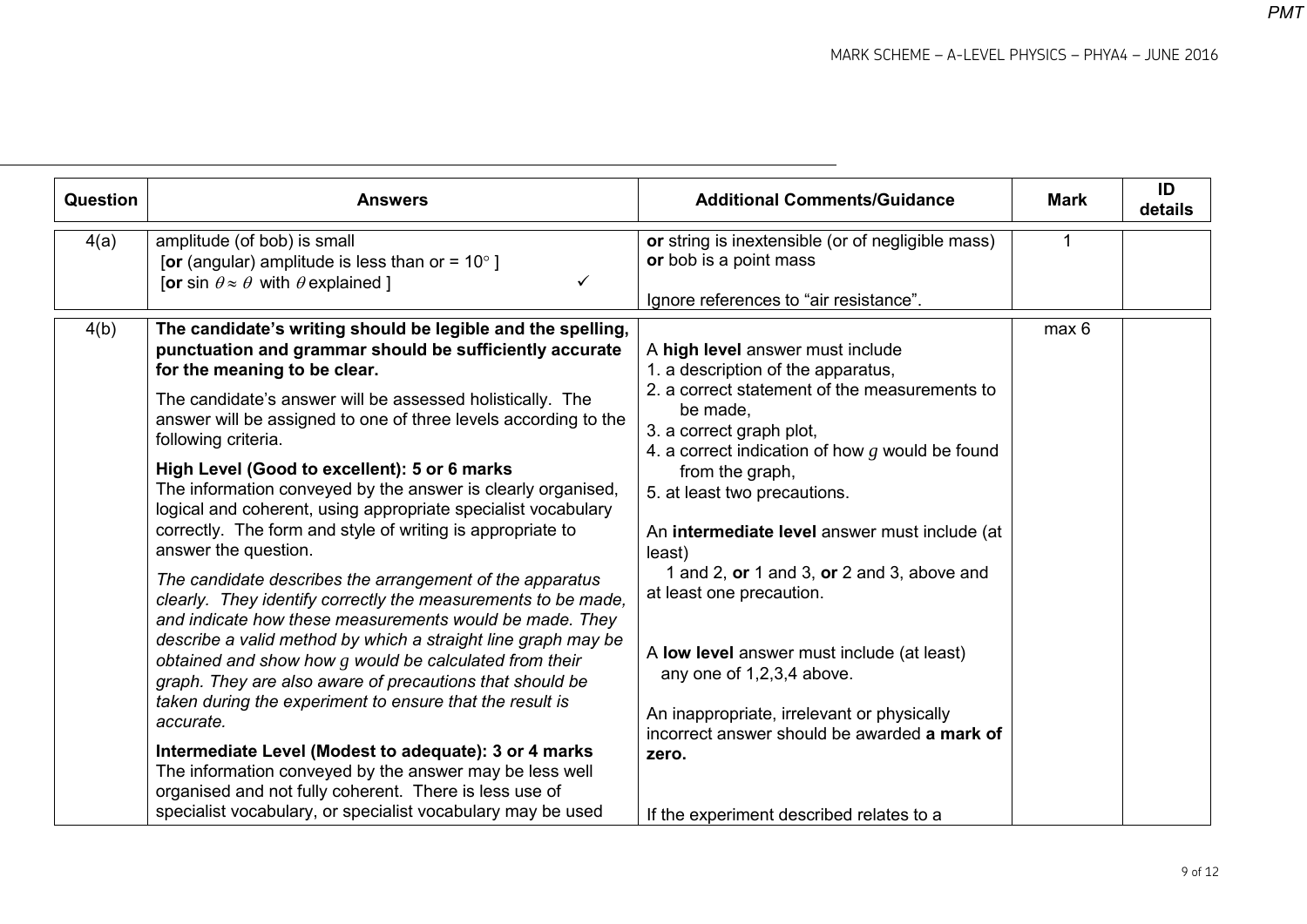| incorrectly. The form and style of writing is less appropriate.                                                                                                                                                                                                                                                                                                                                                                                                                                                                                                                                                              | compound pendulum, mark to max 2.                                                                                                     |  |
|------------------------------------------------------------------------------------------------------------------------------------------------------------------------------------------------------------------------------------------------------------------------------------------------------------------------------------------------------------------------------------------------------------------------------------------------------------------------------------------------------------------------------------------------------------------------------------------------------------------------------|---------------------------------------------------------------------------------------------------------------------------------------|--|
| The candidate is less clear about the experimental<br>arrangement, gives a reasonable account of the<br>measurements to be made and indicates a valid method by<br>which a straight line graph may be obtained. They are less<br>clear about how the result would be calculated from the graph,<br>and they know the precautions less well.                                                                                                                                                                                                                                                                                  | If a log graph is plotted and explained, it may<br>gain credit.<br>If a correct graph is not used, then maximum<br>mark awarded is 3. |  |
| Low Level (Poor to limited): 1 or 2 marks<br>The information conveyed by the answer is poorly organised<br>and may not be relevant or coherent. There is little correct<br>use of specialist vocabulary. The form and style of writing<br>may be only partly appropriate.                                                                                                                                                                                                                                                                                                                                                    |                                                                                                                                       |  |
| The candidate gives a superficial account of the experimental<br>arrangement, has some knowledge of the measurements to<br>be made, but has only limited ability to show how a graphical<br>method could be used to calculate the result. Some<br>precautions may be known.                                                                                                                                                                                                                                                                                                                                                  |                                                                                                                                       |  |
| The description expected in a competent answer should<br>include a coherent selection of the following points.<br>Diagram or description showing a bob suspended from<br>$\bullet$<br>a fixed point, on which the length $l$ may be labelled<br>correctly.<br>Length <i>l</i> of pendulum measured by ruler from fixed<br>point of support to centre of mass of bob.<br>Period $T$ measured by stopwatch, by timing a number<br>$\bullet$<br>of oscillations.<br>Measurement of $T$ repeated for the same $l$ and a mean<br>value of $T$ calculated.<br>Measurements repeated for at least five different<br>values of $l$ . |                                                                                                                                       |  |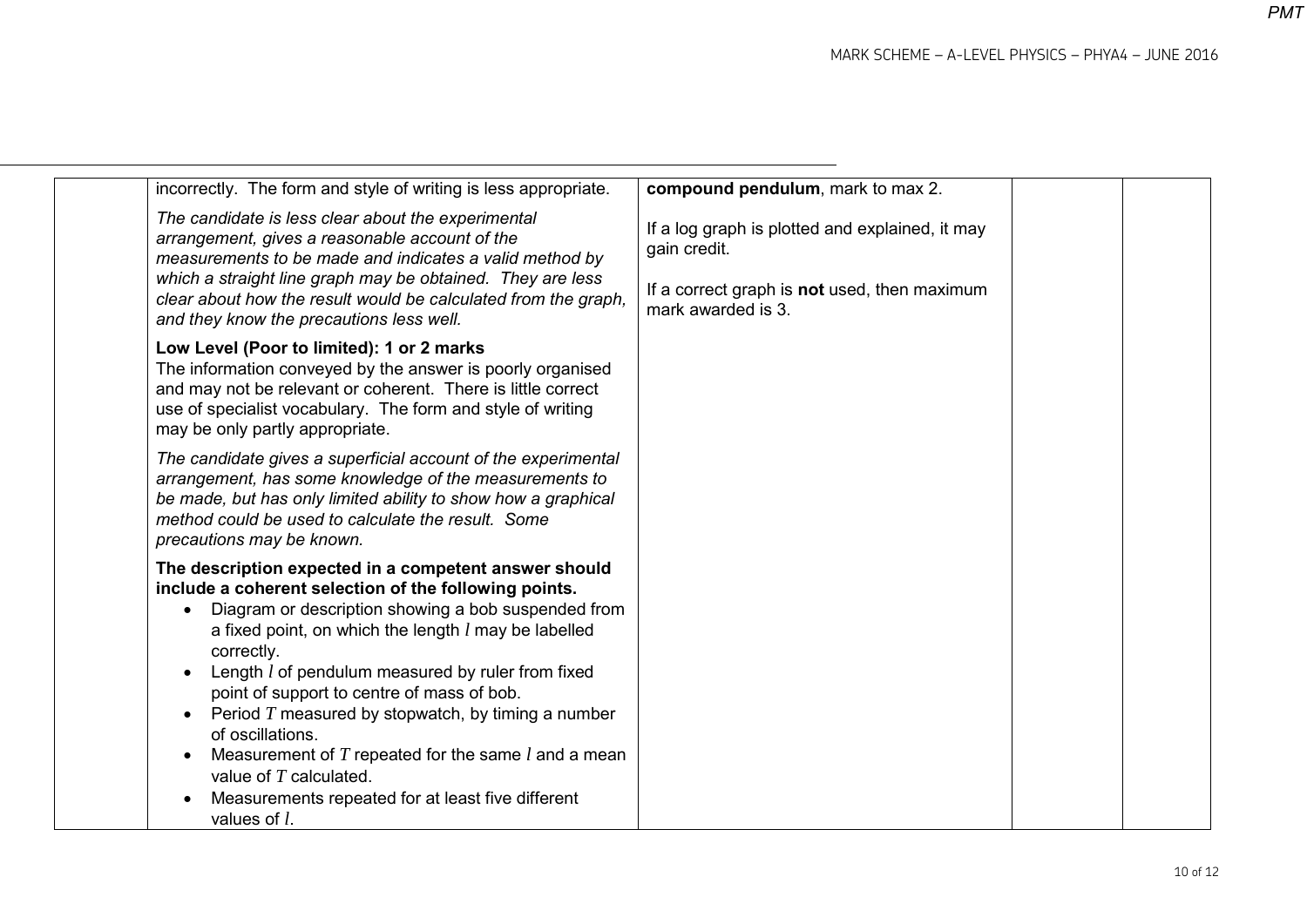|              | Graph of $T^2$ against <i>l</i> (or any other suitable linear<br>graph) would be plotted.<br>Graph is a straight line through origin, gradient is $4\pi^2/g$<br>$\bullet$<br>(or correct expression for $g$ from their graph).<br>Experimental measures such as the following are likely to<br>be given:<br>Small amplitude oscillations.<br>Measure <i>l</i> to centre of mass of bob.<br>Measure $T$ from a large number of oscillations.<br>Repeat timing for each length.<br>Begin counting oscillations at nought when $t = 0$ .<br>Measure complete oscillations.<br>Use of fiducial mark at centre of oscillations.<br>Pendulum should swing in a vertical plane.<br>Avoid very small values of <i>l</i> when repeating the<br>experiment.<br>Credit may be given for any of these points which are<br>described by reference to an appropriate labelled<br>diagram. |                                                                                |    |  |
|--------------|-----------------------------------------------------------------------------------------------------------------------------------------------------------------------------------------------------------------------------------------------------------------------------------------------------------------------------------------------------------------------------------------------------------------------------------------------------------------------------------------------------------------------------------------------------------------------------------------------------------------------------------------------------------------------------------------------------------------------------------------------------------------------------------------------------------------------------------------------------------------------------|--------------------------------------------------------------------------------|----|--|
|              |                                                                                                                                                                                                                                                                                                                                                                                                                                                                                                                                                                                                                                                                                                                                                                                                                                                                             |                                                                                |    |  |
| 4(c)         | measured value of g will be $4\times$ true value of $g \checkmark$<br>gradient of $T^2$ against l graph will be $\frac{1}{4}$ of expected value<br>[or reference to $g \propto 1/T^2$ or equivalent] $\checkmark$<br>(T is halved so) $T^2$ is $\frac{1}{4}$ of true value $\checkmark$                                                                                                                                                                                                                                                                                                                                                                                                                                                                                                                                                                                     | $2nd$ and $3rd$ marks may be covered by an<br>analysis of the period equation. | 3  |  |
| <b>Total</b> |                                                                                                                                                                                                                                                                                                                                                                                                                                                                                                                                                                                                                                                                                                                                                                                                                                                                             |                                                                                | 10 |  |